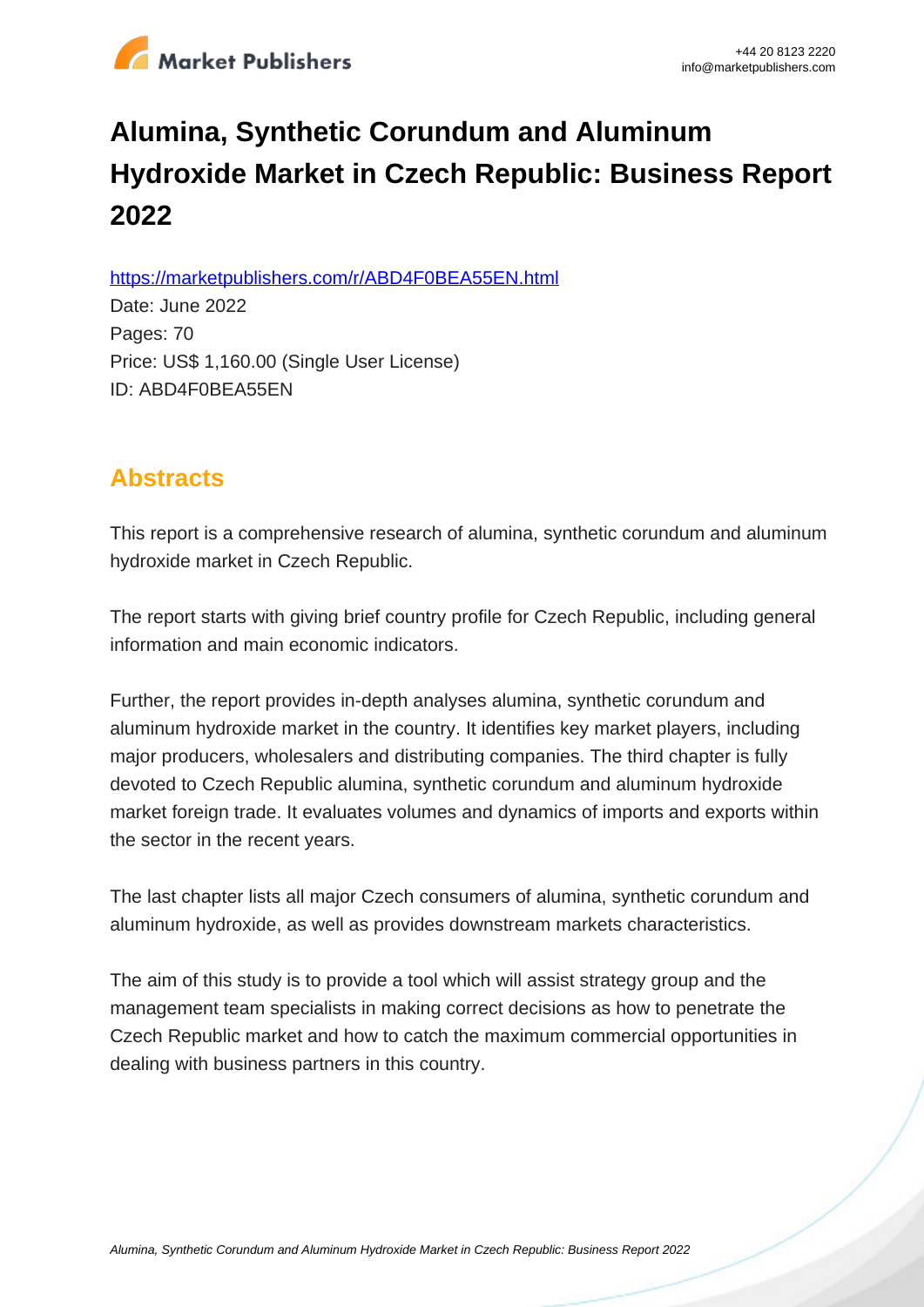

# **Contents**

#### **1. CZECH REPUBLIC PESTEL ANALYSIS**

- 1.1. Political Factors
- 1.2. Economic Factors
- 1.3. Social Factors
- 1.4. Technological Factors
- 1.5. Environmental Factors
- 1.6. Legal Factors

## **2. ALUMINA, SYNTHETIC CORUNDUM AND ALUMINIUM HYDROXIDE MARKET IN CZECH REPUBLIC**

2.1. Overview of alumina and aluminum hydroxide market

2.2. Producers of alumina, synthetic corundum and aluminum hydroxide in Czech Republic, including contact details and product range

## **3. CZECH REPUBLIC FOREIGN TRADE IN ARTIFICIAL CORUNDUM, ALUMINIUM OXIDE AND HYDROXIDE**

- 3.1. Export and import of aluminum oxide
- 3.2. Export and import of synthetic corundum: volume, structure, dynamics
- 3.3. Export and import of aluminum hydroxide

#### **4. MAJOR WHOLESALERS AND TRADING COMPANIES IN CZECH REPUBLIC**

## **5. ALUMINA, SYNTHETIC CORUNDUM AND ALUMINIUM HYDROXIDE CONSUMERS IN CZECH MARKET**

5.1. Downstream markets of Alumina, Synthetic Corundum and Aluminum Hydroxide in Czech Republic

5.2. Alumina, Synthetic Corundum and Aluminum Hydroxide consumers in Czech Republic

Please note that Alumina, Synthetic Corundum and Aluminum Hydroxide Market in Czech Republic: Business Report 2022 is a half ready publication. It only requires updating with the help of new data that are constantly retrieved from Publisher's databases and other sources. This updating process takes 3-5 business days after order is placed. Thus, our clients always obtain a revised and updated version of each report. Please also note that we do not charge for such an updating procedure. BAC Reports has information for more than 25,000 different products available but it is impossible to have all reports updated immediately. That is why it takes 3-5 days to update a report after an order is received.

[Alumina, Synthetic Corundum and Aluminum Hydroxide Market in Czech Republic: Business Report 2022](https://marketpublishers.com/report/industry/chemicals_petrochemicals/alumina_synthetic_corundum_n_aluminum_hydroxide_market_in_czech_republic_business_report.html)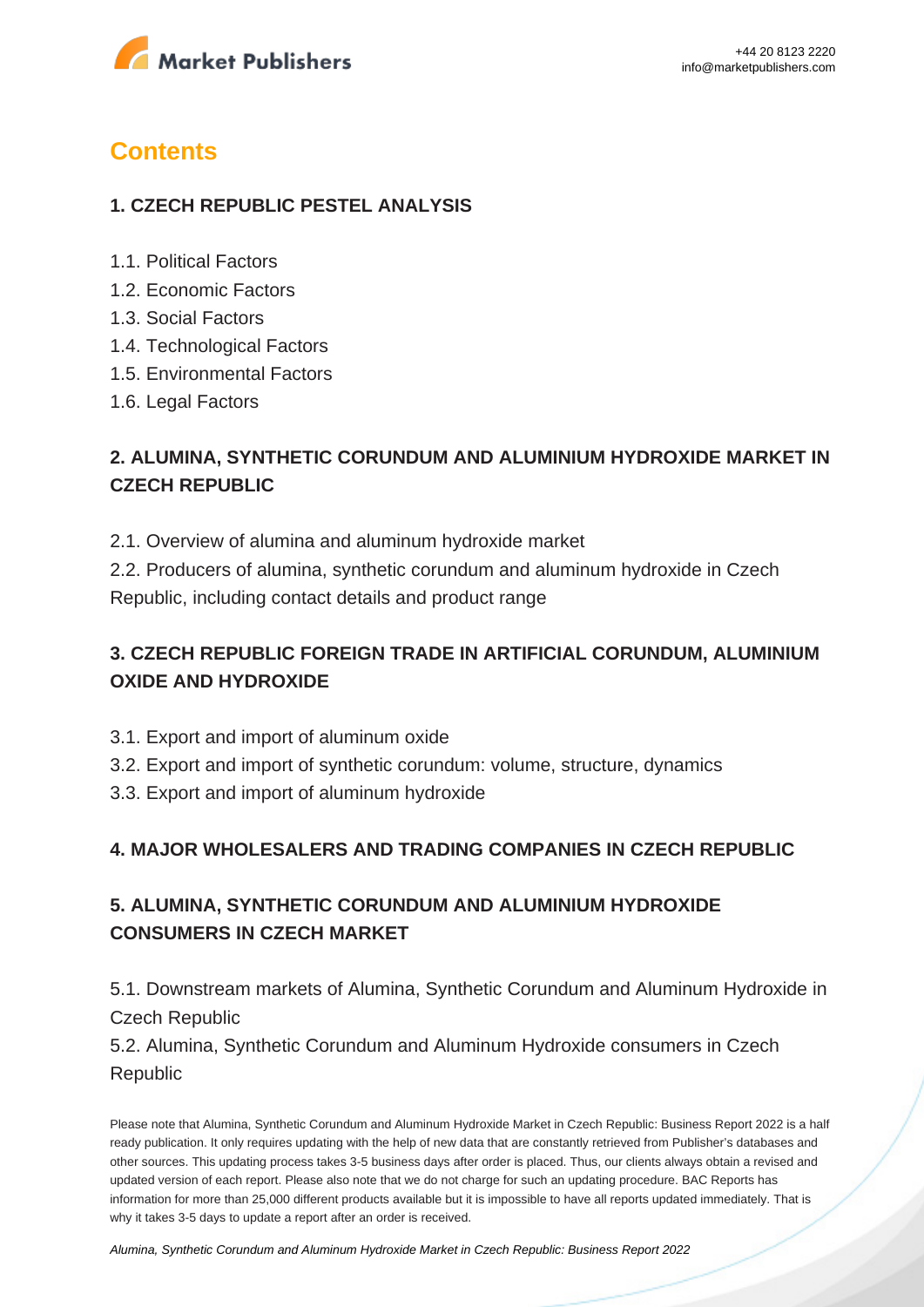

#### I would like to order

Product name: Alumina, Synthetic Corundum and Aluminum Hydroxide Market in Czech Republic: Business Report 2022

Product link: [https://marketpublishers.com/r/ABD4F0BEA55EN.html](https://marketpublishers.com/report/industry/chemicals_petrochemicals/alumina_synthetic_corundum_n_aluminum_hydroxide_market_in_czech_republic_business_report.html)

Price: US\$ 1,160.00 (Single User License / Electronic Delivery) If you want to order Corporate License or Hard Copy, please, contact our Customer Service:

[info@marketpublishers.com](mailto:info@marketpublishers.com)

#### Payment

To pay by Credit Card (Visa, MasterCard, American Express, PayPal), please, click button on product page [https://marketpublishers.com/r/ABD4F0BEA55EN.html](https://marketpublishers.com/report/industry/chemicals_petrochemicals/alumina_synthetic_corundum_n_aluminum_hydroxide_market_in_czech_republic_business_report.html)

To pay by Wire Transfer, please, fill in your contact details in the form below:

First name: Last name: Email: Company: Address: City: Zip code: Country: Tel: Fax: Your message:

\*\*All fields are required

Custumer signature

Please, note that by ordering from marketpublishers.com you are agreeing to our Terms & Conditions at<https://marketpublishers.com/docs/terms.html>

To place an order via fax simply print this form, fill in the information below and fax the completed form to +44 20 7900 3970